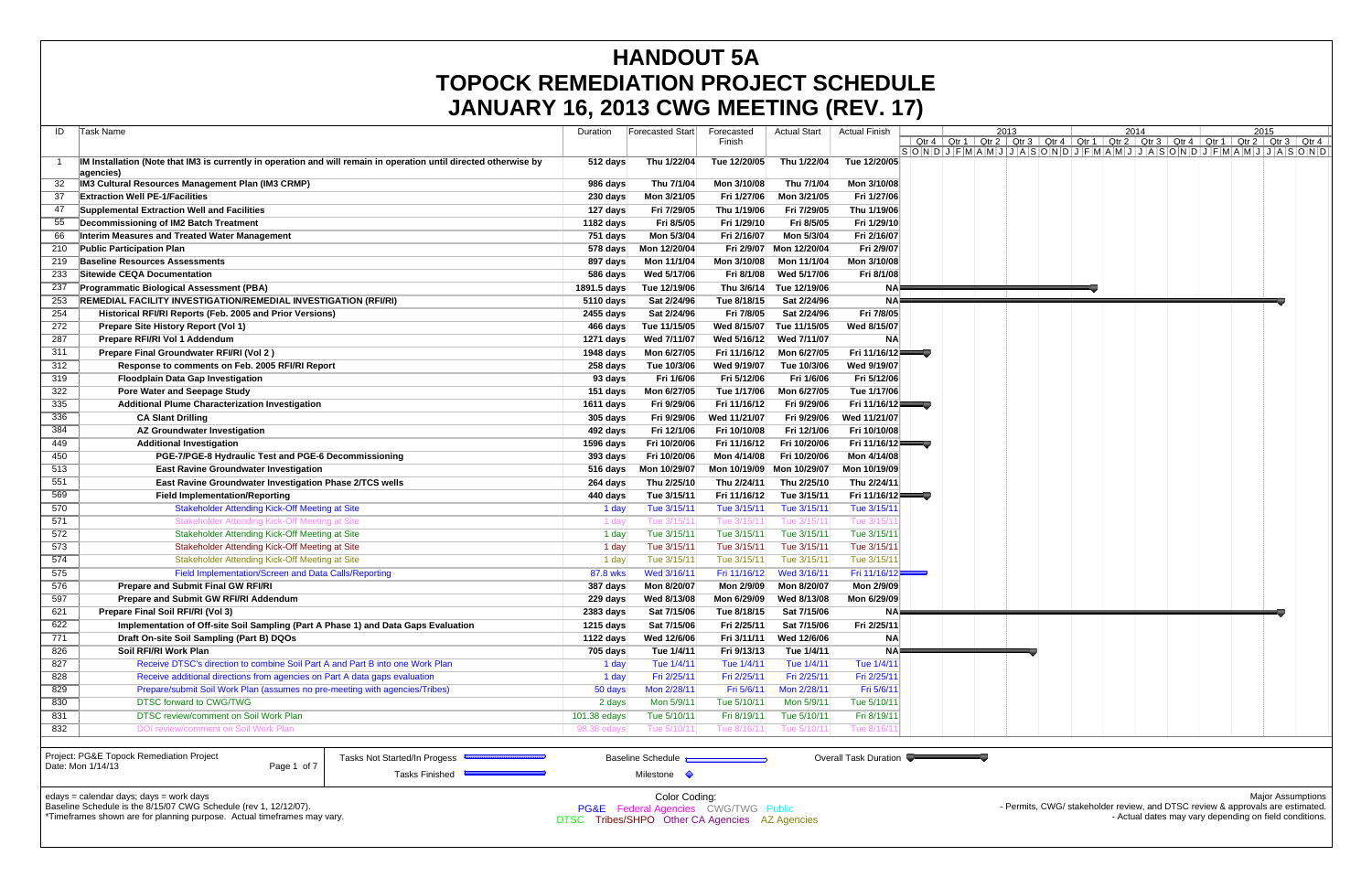|                                         | UNIVANTI 10, ZUIJ UWU MLLIINU (NLV. 17)                                              |                |                                                |                            |                           |                        |                           |                    |      |                                                                                                       |                                                                                          |
|-----------------------------------------|--------------------------------------------------------------------------------------|----------------|------------------------------------------------|----------------------------|---------------------------|------------------------|---------------------------|--------------------|------|-------------------------------------------------------------------------------------------------------|------------------------------------------------------------------------------------------|
| Task Name<br>ID                         |                                                                                      | Duration       | Forecasted Start                               | Forecasted                 | <b>Actual Start</b>       | <b>Actual Finish</b>   |                           |                    | 2013 | 2014                                                                                                  | 2015                                                                                     |
|                                         |                                                                                      |                |                                                | Finish                     |                           |                        |                           |                    |      | Qtr 4   Qtr 1   Qtr 2   Qtr 3   Qtr 4   Qtr 1   Qtr 2   Qtr 3   Qtr 4   Qtr 1   Qtr 2   Qtr 3   Qtr 4 | $S[O[N]D]J [F[M]A[M]J]J [A]S[O[N]D]J [F[M]A[M]J]J [A]S[O[N]D]J [F[M]A[M]J]J [A]S[O[N]D]$ |
| 833                                     | CWG/TWG review/comment on Soil Work Plan                                             | 83.38 edays    | Tue 5/10/11                                    | Mon 8/1/11                 | Tue 5/10/11               | Mon 8/1/11             |                           |                    |      |                                                                                                       |                                                                                          |
| 834                                     | <b>Tribal Consultation</b>                                                           | 66.38 edays    | Fri 5/27/11                                    | Mon 8/1/11                 | Fri 5/27/11               | Mon 8/1/11             |                           |                    |      |                                                                                                       |                                                                                          |
| 835                                     | <b>SHPO Consultation</b>                                                             | 66.38 edays    | Fri 5/27/11                                    | Mon 8/1/11                 | Fri 5/27/11               | Mon 8/1/11             |                           |                    |      |                                                                                                       |                                                                                          |
| 836                                     | FMIT comment on DTSC's/DOI's comments                                                | 0 days         | Fri 9/9/11                                     | Fri 9/9/11                 | Fri 9/9/11                | Fri 9/9/11             |                           |                    |      |                                                                                                       |                                                                                          |
| 837                                     | FMIT, Hualapai, DTSC and DOI discuss FMIT's comments on Agencies' comments           | 1 day          | Thu 9/15/11                                    | Thu 9/15/11                | Thu 9/15/11               | Thu 9/15/11            |                           |                    |      |                                                                                                       |                                                                                          |
| 838                                     | DTSC respond to FMIT's comment on DTSC's comments                                    | 1 day          | Thu 10/6/11                                    | Thu 10/6/11                | Thu 10/6/11               | Thu 10/6/11            |                           |                    |      |                                                                                                       |                                                                                          |
| 839                                     | DOI respond to FMIT's comment on DOI's comments                                      | 1 day          | Thu 10/6/1                                     | Thu 10/6/1                 | Thu 10/6/1                | Thu 10/6/′             |                           |                    |      |                                                                                                       |                                                                                          |
| 840                                     | DTSC provides additional direction to PGE                                            | 1 day          | Fri 10/7/11                                    | Fri 10/7/11                | Fri 10/7/11               | Fri 10/7/11            |                           |                    |      |                                                                                                       |                                                                                          |
| 841                                     | DOI provides additional direction to PG&E                                            | 1 day          | Fri 10/7/1                                     | Fri 10/7/1                 | Fri 10/7/1                | Fri 10/7/1             |                           |                    |      |                                                                                                       |                                                                                          |
| 842                                     | Comment resolution                                                                   | 42.2 wks       | Mon 8/22/11                                    | Fri 6/15/12                | Mon 8/22/11               | Fri 6/15/12            |                           |                    |      |                                                                                                       |                                                                                          |
| 843                                     | Draft response to comments to Tribes                                                 | 1 day          | Wed 12/14/11                                   | Wed 12/14/11               | Wed 12/14/11              | Wed 12/14/11           |                           |                    |      |                                                                                                       |                                                                                          |
| 844                                     | Sitewalk to review soil sample locations                                             | 1 day          | Thu 12/15/11                                   | Thu 12/15/11               | Thu 12/15/11              | Thu 12/15/11           |                           |                    |      |                                                                                                       |                                                                                          |
| 845                                     | Final response to comments (RTCs) to CWG/TWG/Agencies/Tribes                         | 0 days         | Fri 5/11/12                                    | Fri 5/11/12                | Fri 5/11/12               | Fri 5/11/12            |                           |                    |      |                                                                                                       |                                                                                          |
| 846                                     | Meeting to discuss RTCs (after 2weeks review of RTCs by CWG/TWG/Tribes)              | 0 days         | Fri 6/15/12                                    | Fri 6/15/12                | Fri 6/15/12               | Fri 6/15/12            |                           |                    |      |                                                                                                       |                                                                                          |
| 847                                     | PG&E submits Revised Work Plan including RTCs                                        | 16.4 wks       | Fri 5/11/12                                    | Wed 9/5/12                 | Fri 5/11/12               | Wed 9/5/12             |                           |                    |      |                                                                                                       |                                                                                          |
| 848                                     | <b>DTSC forward to CWG/TWG</b>                                                       | 0 days         | Mon 9/17/12                                    | Mon 9/17/12                | Mon 9/17/12               | Mon 9/17/12            |                           |                    |      |                                                                                                       |                                                                                          |
| 849                                     | DOI, DTSC, and Tribes met to discuss Soil RTC process                                | 1 day          | Tue 10/16/12                                   |                            | Tue 10/16/12 Tue 10/16/12 | Tue 10/16/12           |                           |                    |      |                                                                                                       |                                                                                          |
| 850                                     | DTSC reviews/comments on Revised Work Plan                                           | 24 days        | Tue 9/18/12                                    | Fri 10/19/12               | Tue 9/18/12               | Fri 10/19/12           |                           |                    |      |                                                                                                       |                                                                                          |
| 851                                     | PG&E submits Final Work Plan (clean and redline versions)                            | 1 day          | Mon 1/14/13                                    | Mon 1/14/13                | Mon 1/14/13               | Mon 1/14/13            |                           |                    |      |                                                                                                       |                                                                                          |
| 852                                     | DOI review/approve Final Work Plan                                                   | 8.05 mons      | Mon 1/21/1                                     | Fri 9/13/13                |                           |                        |                           |                    |      |                                                                                                       |                                                                                          |
| 853                                     | State CEQA evaluation/Soil EIR                                                       | 220 days       | Mon 11/12/12                                   |                            | Fri 9/13/13 Mon 11/12/12  | <b>NA</b>              |                           |                    |      |                                                                                                       |                                                                                          |
| 854                                     | <b>Prepare Notice of Preparation</b>                                                 | 13 days        | Mon 11/12/12                                   |                            | Wed 11/28/12 Mon 11/12/12 | Wed 11/28/12           | $\overline{\mathbf{v}}$   |                    |      |                                                                                                       |                                                                                          |
| 855                                     | <b>ESA prepare Admin Draft NOP</b>                                                   | 3 days         | Mon 11/12/12                                   |                            | Wed 11/14/12 Mon 11/12/12 | Wed 11/14/12           | ħ                         |                    |      |                                                                                                       |                                                                                          |
| 856                                     | <b>DTSC review Admin Draft NOP</b>                                                   | 3 days         | Thu 11/15/12                                   |                            | Mon 11/19/12 Thu 11/15/12 | Mon 11/19/12           |                           |                    |      |                                                                                                       |                                                                                          |
| 857                                     | <b>ESA prepare Screencheck Draft NOP</b>                                             | 2 days         | Tue 11/20/12                                   |                            | Wed 11/21/12 Tue 11/20/12 | Wed 11/21/12           |                           |                    |      |                                                                                                       |                                                                                          |
| 858                                     | <b>PG&amp;E review Screencheck Draft NOP</b>                                         | 3 days         | Thu 11/22/12                                   |                            | Mon 11/26/12 Thu 11/22/12 | Mon 11/26/12           |                           |                    |      |                                                                                                       |                                                                                          |
| 859                                     | <b>Prepare EIR Outline</b>                                                           | 2 wks          | Thu 11/15/12                                   |                            | Wed 11/28/12 Thu 11/15/12 | Wed 11/28/12           | 0                         |                    |      |                                                                                                       |                                                                                          |
| 860                                     | <b>Comment Resolution Meeting</b>                                                    | 1 day          | Tue 11/27/12                                   |                            | Tue 11/27/12 Tue 11/27/12 | Tue 11/27/12           |                           |                    |      |                                                                                                       |                                                                                          |
| 861                                     | <b>ESA Revise/Finalize NOP</b>                                                       | 2 days         | Tue 11/27/12                                   |                            | Wed 11/28/12 Tue 11/27/12 | Wed 11/28/12           |                           |                    |      |                                                                                                       |                                                                                          |
| 862                                     | <b>NOP Public Review</b>                                                             | $34$ days      | Wed 11/28/12                                   |                            | Mon 1/14/13 Wed 11/28/12  | <b>NA</b>              |                           |                    |      |                                                                                                       |                                                                                          |
| 863                                     | <b>Public Review</b>                                                                 | 47.38 edays    | Wed 11/28/12                                   |                            | Mon 1/14/13 Wed 11/28/12  | <b>NA</b>              | <b>THE</b><br><u>emmo</u> |                    |      |                                                                                                       |                                                                                          |
|                                         |                                                                                      |                |                                                |                            | Thu 12/13/12 Tue 12/11/12 | Thu 12/13/12           |                           |                    |      |                                                                                                       |                                                                                          |
| 864                                     | <b>Public Scoping Meetings</b>                                                       | 3 days         | Tue 12/11/12                                   |                            |                           |                        |                           |                    |      |                                                                                                       |                                                                                          |
| 865                                     | <b>Prepare Draft EIR</b>                                                             | 81 days        | Mon 1/7/13                                     | Mon 4/29/13                | <b>NA</b>                 | <b>NA</b>              |                           |                    |      |                                                                                                       |                                                                                          |
| 866<br>867                              | <b>ESA Prepare Admin Draft EIR</b>                                                   | 8 wks<br>1 day | Mon 1/7/13<br>Fri 2/15/13                      | Fri 3/1/13<br>Fri 2/15/13  | <b>NA</b><br><b>NA</b>    | <b>NA</b><br><b>NA</b> | $\mathbf{I}$              |                    |      |                                                                                                       |                                                                                          |
|                                         | <b>Tribal Discussion Regarding Mitigation Measures</b>                               |                |                                                |                            |                           |                        |                           | $\mathbb{Z}$       |      |                                                                                                       |                                                                                          |
| 868                                     | <b>DTSC Review Admin Draft EIR</b>                                                   | 2 wks          | Mon 3/4/13                                     | Fri 3/15/13                | <b>NA</b><br><b>NA</b>    | <b>NA</b><br><b>NA</b> |                           | $\frac{1}{\sigma}$ |      |                                                                                                       |                                                                                          |
| 869                                     | <b>ESA Prepare Screencheck Draft EIR</b><br><b>DTSC Review Screencheck Draft EIR</b> | 2 wks          | Mon 3/18/13<br>Mon 4/1/13                      | Fri 3/29/13                |                           | <b>NA</b>              |                           |                    |      |                                                                                                       |                                                                                          |
| 870                                     |                                                                                      | 2 wks          |                                                | Fri 4/12/13                | <b>NA</b>                 |                        |                           |                    |      |                                                                                                       |                                                                                          |
| 871                                     | <b>PG&amp;E Review Screencheck Draft EIR</b>                                         | 2 wks          | Mon 4/1/13                                     | Fri 4/12/13<br>Mon 4/15/13 | <b>NA</b>                 | <b>NA</b>              |                           |                    |      |                                                                                                       |                                                                                          |
| 872                                     | <b>Comment Resolution Meeting</b>                                                    | 1 day          | Mon 4/15/13                                    |                            | <b>NA</b>                 | <b>NA</b>              |                           |                    |      |                                                                                                       |                                                                                          |
| 873                                     | <b>ESA Revise/Finalize Draft EIR</b>                                                 | 2 wks          | Tue 4/16/13                                    | Mon 4/29/13                | <b>NA</b>                 | <b>NA</b>              |                           |                    |      |                                                                                                       |                                                                                          |
| 874                                     | <b>Draft EIR Public Review</b>                                                       | 33 days        | Mon 4/29/13                                    | Thu 6/13/13                | <b>NA</b>                 | <b>NA</b>              |                           |                    |      |                                                                                                       |                                                                                          |
| 875                                     | <b>Public Review</b>                                                                 | 45 edays       | Mon 4/29/13                                    | Thu 6/13/13                | <b>NA</b>                 | <b>NA</b>              |                           |                    |      |                                                                                                       |                                                                                          |
| 876                                     | <b>Public Review Period Meetings</b>                                                 | 3 days         | Thu 5/9/13                                     | Mon 5/13/13                | <b>NA</b>                 | <b>NA</b>              |                           |                    |      |                                                                                                       |                                                                                          |
| 877                                     | <b>Final EIR</b>                                                                     | 66 days        | Fri 6/14/13                                    | Fri 9/13/13                | <b>NA</b>                 | <b>NA</b>              |                           |                    |      |                                                                                                       |                                                                                          |
|                                         | Project: PG&E Topock Remediation Project<br>Tasks Not Started/In Progess             |                | <b>Baseline Schedule</b>                       |                            |                           | Overall Task Duration  |                           |                    |      |                                                                                                       |                                                                                          |
| Date: Mon 1/14/13                       | Page 2 of 7                                                                          |                |                                                |                            |                           |                        |                           |                    |      |                                                                                                       |                                                                                          |
|                                         | <b>Tasks Finished</b>                                                                |                | Milestone $\Diamond$                           |                            |                           |                        |                           |                    |      |                                                                                                       |                                                                                          |
| edays = calendar days; days = work days |                                                                                      |                | Color Coding:                                  |                            |                           |                        |                           |                    |      |                                                                                                       | <b>Major Assumptions</b>                                                                 |
|                                         | Baseline Schedule is the 8/15/07 CWG Schedule (rev 1, 12/12/07).                     |                | PG&E Federal Agencies CWG/TWG Public           |                            |                           |                        |                           |                    |      |                                                                                                       | - Permits, CWG/ stakeholder review, and DTSC review & approvals are estimated.           |
|                                         | *Timeframes shown are for planning purpose. Actual timeframes may vary.              |                | DTSC Tribes/SHPO Other CA Agencies AZ Agencies |                            |                           |                        |                           |                    |      |                                                                                                       | - Actual dates may vary depending on field conditions.                                   |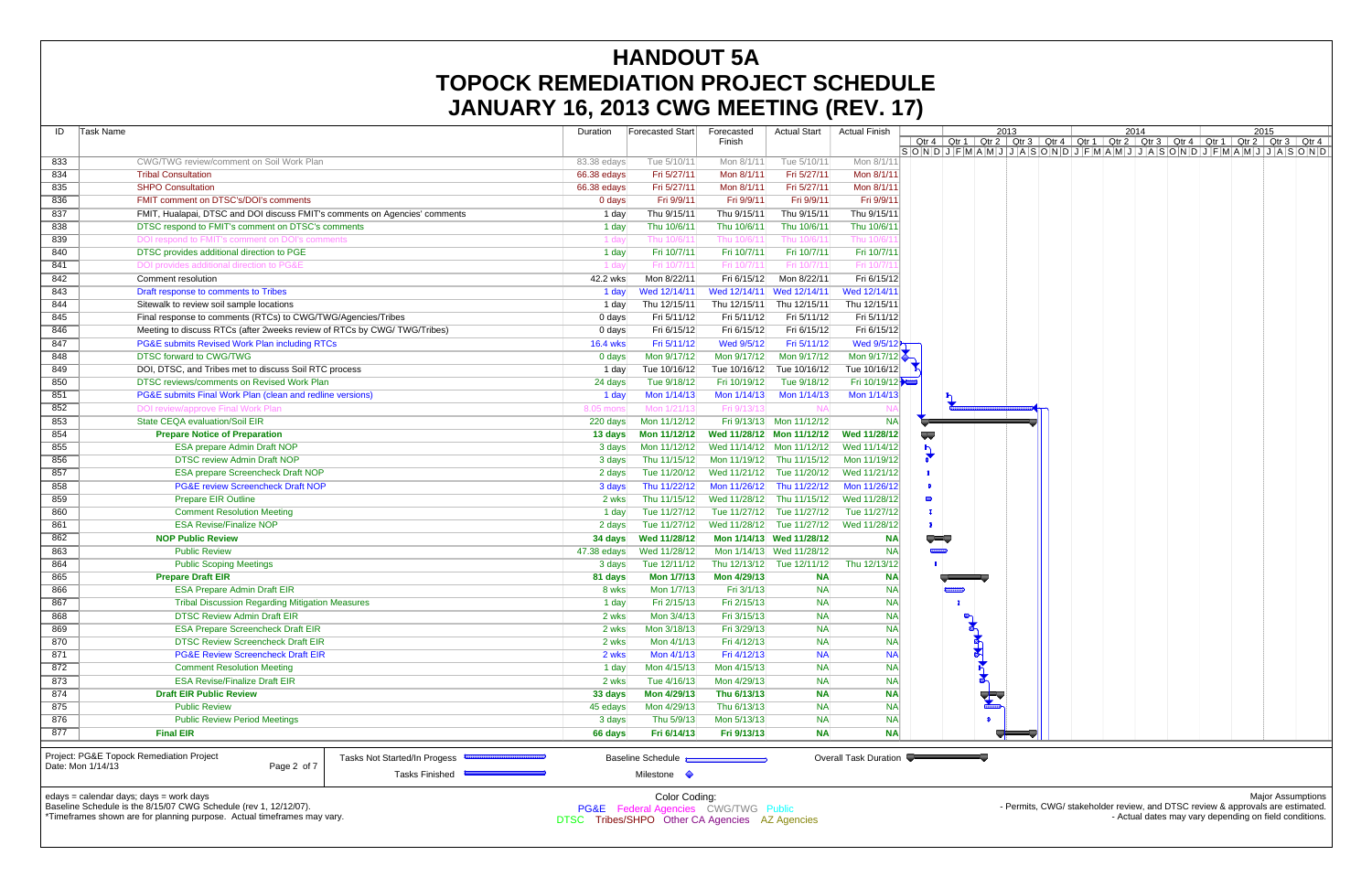| ID         | Task Name                                                                                                                                                                                | Duration            | Forecasted Start                                 | Forecasted                 | <b>Actual Start</b>      | <b>Actual Finish</b>  |                     | 20 |
|------------|------------------------------------------------------------------------------------------------------------------------------------------------------------------------------------------|---------------------|--------------------------------------------------|----------------------------|--------------------------|-----------------------|---------------------|----|
|            |                                                                                                                                                                                          |                     |                                                  | Finish                     |                          |                       | $Qtr 4$ Qtr 1 Qtr 2 |    |
|            | <b>ESA Prepare Admin Draft Response to Comments (RTC)/EIR Revisions</b>                                                                                                                  |                     |                                                  | Thu 7/25/13                |                          |                       | S O N D J F M A M J |    |
| 878<br>879 |                                                                                                                                                                                          | 6 wks               | Fri 6/14/13                                      |                            | <b>NA</b><br><b>NA</b>   | <b>NA</b>             |                     |    |
|            | DTSC Review Admin Draft RTC/EIR/Findings/Mitigation Measures Monitoring and Reporting Prog                                                                                               | 3 wks               | Fri 7/26/13<br>Fri 8/16/13                       | Thu 8/15/13<br>Thu 8/29/13 | <b>NA</b>                | <b>NA</b>             |                     |    |
| 880        | <b>ESA Prepare Screencheck RTC/FEIR/Findings/MMRP</b>                                                                                                                                    | 2 wks               |                                                  |                            |                          | <b>NA</b>             |                     |    |
| 881        | DTSC Review of Screencheck RTC/FEIR/Findings                                                                                                                                             | 1 wk                | Fri 8/30/13                                      | Thu 9/5/13                 | <b>NA</b>                | <b>NA</b>             |                     |    |
| 882        | PG&E Review of Screencheck RTC/FEIR/Findings                                                                                                                                             | 1 wk                | Fri 8/30/13                                      | Thu 9/5/13                 | <b>NA</b>                | <b>NA</b>             |                     |    |
| 883        | <b>ESA Prepare Final RTC/FEIR/Findings/MMRP</b>                                                                                                                                          | 1 wk                | Fri 9/6/13                                       | Thu 9/12/13                | <b>NA</b>                | <b>NA</b>             |                     |    |
| 884        | DTSC certifies Final EIR/files Notice of Determination (NOD)                                                                                                                             | 1 day               | Fri 9/13/13                                      | Fri 9/13/13                | <b>NA</b>                | <b>NA</b>             |                     |    |
| 885        | <b>DTSC approve Final Work Plan</b>                                                                                                                                                      | 1 day               | Fri 9/13/13                                      | Fri 9/13/13                | <b>NA</b>                | <b>NA</b>             |                     |    |
| 886        | <b>Work Plan Implementation/Data Analysis</b>                                                                                                                                            | $256$ days          | Mon 9/16/13                                      | Mon 9/8/14                 | <b>NA</b>                | <b>NA</b>             |                     |    |
| 887        | <b>Permitting/Planning for Field Work</b>                                                                                                                                                | 2 mons              | Mon 9/16/13                                      | Tue 11/12/13               | <b>NA</b>                | <b>NA</b>             |                     |    |
| 888        | <b>Field mobilization</b>                                                                                                                                                                | 30 days             | Mon 10/28/13                                     | Fri 12/6/13                | <b>NA</b>                | <b>NA</b>             |                     |    |
| 889        | Stakeholder Attending Kick-Off Meeting at Site*                                                                                                                                          | 0 days              | Mon 12/9/13                                      | Mon 12/9/13                | <b>NA</b>                | <b>NA</b>             |                     |    |
| 890        | Stakeholder Attending Kick-Off Meeting at Site*                                                                                                                                          | 0 days              | Mon 12/9/13                                      | Mon 12/9/13                | <b>NA</b>                | <b>NA</b>             |                     |    |
| 891        | Stakeholder Attending Kick-Off Meeting at Site                                                                                                                                           | 0 day               | Mon 12/9/13                                      | Mon 12/9/1                 | N/                       | NA                    |                     |    |
| 892        | Stakeholder Attending Kick-Off Meeting at Site*                                                                                                                                          | 0 days              | Mon 12/9/13                                      | Mon 12/9/13                | <b>NA</b>                | <b>NA</b>             |                     |    |
| 893        | Stakeholder Attending Kick-Off Meeting at Site*                                                                                                                                          | 0 days              | Mon 12/9/13                                      | Mon 12/9/13                | <b>NA</b>                | <b>NA</b>             |                     |    |
| 894        | Field Implementation (field duration will depend on field conditions, ability to perform field work<br>concurrently, and ability to reach timely decisions on additional sampling needs) | 273 edays           | Mon 12/9/13                                      | Mon 9/8/14                 | <b>NA</b>                | <b>NA</b>             |                     |    |
| 895        | <b>Reporting (RFI/RI Volume 3)</b>                                                                                                                                                       | 245 days            | Wed 9/10/14                                      | Tue 8/18/15                | <b>NA</b>                | <b>NA</b>             |                     |    |
| 896        | Prepare Draft RFI/RI Vol 3 report (duration is estimated and will be verified/adjusted after completion of<br>Soil RFI/RI Field Implementation)                                          | 3 mons              | Wed 9/10/14                                      | Fri 12/5/14                | <b>NA</b>                | <b>NA</b>             |                     |    |
| 897        | DTSC sends report to CWG/TWG and Tribes                                                                                                                                                  | 3 days              | Mon 12/8/14                                      | Wed 12/10/14               | <b>NA</b>                | <b>NA</b>             |                     |    |
| 898        | CWG/TWG review/comment                                                                                                                                                                   | 2 mons              | Thu 12/11/14                                     | Fri 2/6/15                 | <b>NA</b>                | <b>NA</b>             |                     |    |
| 899        | <b>Tribes review/comment</b>                                                                                                                                                             | 2 mons              | Thu 12/11/14                                     | Fri 2/6/15                 | <b>NA</b>                | <b>NA</b>             |                     |    |
| 900        | DTSC review/comment/provide direction to PG&E                                                                                                                                            | 2.5 mons            | Thu 12/11/14                                     | Mon 2/23/15                | <b>NA</b>                | <b>NA</b>             |                     |    |
| 901        | DOI review/comment/provide direction to PG&E                                                                                                                                             | $2.5\ \mathsf{mon}$ | Thu 12/11/14                                     | Mon 2/23/1                 | N <sub>A</sub>           | N۵                    |                     |    |
| 902        | Prepare RTCs (duration is estimated, to be verified after receipt of comments and direction)                                                                                             | $1.5$ mons          | Mon 2/23/15                                      | Tue 4/7/15                 | <b>NA</b>                | <b>NA</b>             |                     |    |
| 903        | <b>CWG/TWG</b> review/comment                                                                                                                                                            | 30 edays            | Tue 4/7/15                                       | Thu 5/7/15                 | <b>NA</b>                | <b>NA</b>             |                     |    |
| 904        | Tribes review/comemnt                                                                                                                                                                    | 30 edays            | Tue 4/7/15                                       | Thu 5/7/15                 | <b>NA</b>                | <b>NA</b>             |                     |    |
| 905        | DOI review/comment                                                                                                                                                                       | 45 edays            | Tue 4/7/15                                       | Fri 5/22/1                 | N <sub>A</sub>           | NA                    |                     |    |
| 906        | <b>DTSC</b> review/comment                                                                                                                                                               | 45 edays            | Tue 4/7/15                                       | Fri 5/22/15                | <b>NA</b>                | <b>NA</b>             |                     |    |
| 907        | Meeting to discuss RTCs (approx. 2 wks after review by CWG/TWG/Tribes/ Agencies)                                                                                                         | $0$ days            | Tue 4/21/15                                      | Tue 4/21/15                | <b>NA</b>                | <b>NA</b>             |                     |    |
| 908        | Prepare Revised RFI Volume 3 (duration is estimated, to be verified after completion of RTCs)                                                                                            | 2 mons              | Mon 5/25/15                                      | Tue 7/21/15                | <b>NA</b>                | <b>NA</b>             |                     |    |
| 909        | DTSC review/approve Revised RFI/RI Vol. 3                                                                                                                                                | 4 wks               | Wed 7/22/15                                      | Tue 8/18/15                | <b>NA</b>                | <b>NA</b>             |                     |    |
| 910        | DOI review/approve Revised RFI/RI Vol. 3 Report                                                                                                                                          | 4 wks               | Wed 7/22/15                                      | Tue 8/18/1                 | N <sub>f</sub>           |                       |                     |    |
| 911        | <b>ADEQ Topock Groundwater Study</b>                                                                                                                                                     | 475 days            | Thu 11/18/04                                     | Wed 8/23/06                | Thu 11/18/04             | Wed 8/23/06           |                     |    |
| 915        | CORRECTIVE MEASURES/REMEDIAL ALTERNATIVE DEVELOPMENT                                                                                                                                     | 1527 days           | Mon 3/29/04                                      | Thu 12/31/09               | Mon 3/29/04              | <b>NA</b>             |                     |    |
| 1063       | CORRECTIVE MEASURE STUDY/FEASIBILITY STUDY (CMS/FS) AND RISK ASSESSMENT                                                                                                                  | 3775 days           | Mon 12/16/02                                     |                            | Wed 4/26/17 Mon 12/16/02 | <b>NA</b>             |                     |    |
| 1064       | <b>CMS Work Plan</b>                                                                                                                                                                     | 1465 days           | Mon 12/16/02                                     |                            | Tue 6/24/08 Mon 12/16/02 | Tue 6/24/08           |                     |    |
| 1083       | <b>Risk Evaluation - Scoping and CSM</b>                                                                                                                                                 | 2516 days           | Tue 10/31/06                                     | Tue 6/7/16                 | Tue 10/31/06             | <b>NA</b>             |                     |    |
| 1084       | Soil Land Use and Pathway Analysis before Nov. 2007 Group Meeting                                                                                                                        | 265 days            | Tue 10/31/06                                     | Fri 10/26/07               | Tue 10/31/06             | Fri 10/26/07          |                     |    |
| 1085       | Scoping for Ecological Risk Assessment Work Plan                                                                                                                                         | 282 days            | Mon 1/22/07                                      | Fri 2/15/08                | Mon 1/22/07              | Fri 2/15/08           |                     |    |
| 1095       | Soil/Groundwater Risk Assessment Workplan (RAWP)                                                                                                                                         | 1666.55 days        | Mon 10/29/07                                     | Wed 3/12/14                | Mon 10/29/07             | <b>NA</b>             |                     |    |
| 1096       | <b>RAWP</b>                                                                                                                                                                              | $334$ days          | Mon 10/29/07                                     | Thu 2/5/09                 | Mon 10/29/07             | Thu 2/5/09            |                     |    |
| 1122       | <b>RAWP Addendum II</b>                                                                                                                                                                  | 293.55 days         | Fri 1/25/13                                      | Wed 3/12/14                | <b>NA</b>                | <b>NA</b>             |                     |    |
| 1123       | PG&E submits Revised Arrowweed TM and RAWP Addendum II TM                                                                                                                                | 1 day               | Fri 1/25/13                                      | Fri 1/25/13                | <b>NA</b>                | <b>NA</b>             |                     |    |
|            | Project: PG&E Topock Remediation Project<br>Tasks Not Started/In Progess<br>Date: Mon 1/14/13<br>Page 3 of 7<br>Tasks Finished                                                           |                     | <b>Baseline Schedule</b><br>Milestone $\Diamond$ |                            |                          | Overall Task Duration |                     |    |
|            |                                                                                                                                                                                          |                     |                                                  |                            |                          |                       |                     |    |

edays = calendar days; days = work days Baseline Schedule is the 8/15/07 CWG Schedule (rev 1, 12/12/07).



<sup>-</sup> Actual dates may vary depending on field conditions.

\*Timeframes shown are for planning purpose. Actual timeframes may vary.

Color Coding: PG&E Federal Agencies CWG/TWG Public DTSC Tribes/SHPO Other CA Agencies AZ Agencies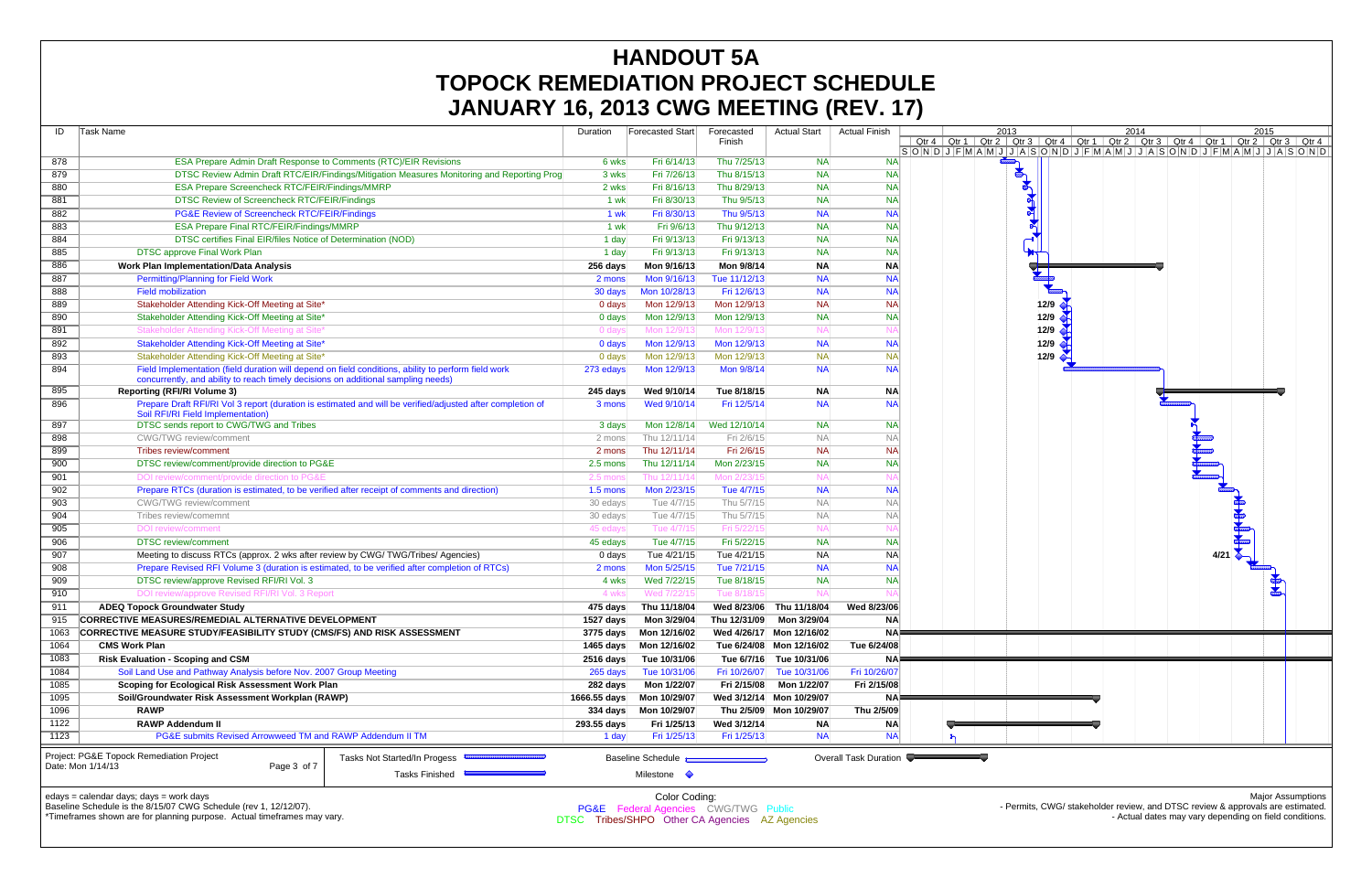| ID   | <b>Task Name</b>                                                                                                                                                                 | Duration           | <b>Forecasted Start</b>                                    | Forecasted<br>Finish | <b>Actual Start</b> | <b>Actual Finish</b>  | 20<br>Qtr 4   Qtr 1   Qtr 2 |
|------|----------------------------------------------------------------------------------------------------------------------------------------------------------------------------------|--------------------|------------------------------------------------------------|----------------------|---------------------|-----------------------|-----------------------------|
| 1124 | DTSC forward to CWG/TWG                                                                                                                                                          | 3 days             | Mon 1/28/13                                                | Wed 1/30/13          | <b>NA</b>           | <b>NA</b>             | $S$ ONDJFMAMJ               |
| 1125 | <b>CWG/TWG review on TMs</b>                                                                                                                                                     | 30 edays           | Wed 1/30/13                                                | Fri 3/1/13           | <b>NA</b>           | <b>NA</b>             | $\frac{1}{2}$               |
| 1126 | DTSC review/comment on the TMs                                                                                                                                                   | 30 edays           | Wed 1/30/13                                                | Fri 3/1/13           | <b>NA</b>           | <b>NA</b>             |                             |
| 1127 | DOI review/comment on the TMs                                                                                                                                                    | 30 edays           | Wed 1/30/13                                                | Fri 3/1/1            | <b>NA</b>           |                       |                             |
| 1128 | Scoping Meetings for RAWP Addendum II                                                                                                                                            | 1.45 mons          | Tue 3/5/13                                                 | Tue 4/16/13          | <b>NA</b>           | <b>NA</b>             |                             |
| 1129 | Prepare/submit RAWP Addendum II                                                                                                                                                  | 4.6 mons           | Wed 4/17/13                                                | Fri 8/30/13          | <b>NA</b>           | <b>NA</b>             |                             |
| 1130 | <b>CWG/TWG</b> review                                                                                                                                                            | 30 edays           | Fri 8/30/13                                                | Sun 9/29/13          | <b>NA</b>           | <b>NA</b>             |                             |
| 1131 | <b>DTSC</b> review/comment                                                                                                                                                       | 45 edays           | Fri 8/30/13                                                | Mon 10/14/13         | <b>NA</b>           | <b>NA</b>             |                             |
| 1132 | <b>DOI</b> review/comment                                                                                                                                                        | 45 edays           | Fri 8/30/1                                                 | Mon 10/14/1          | $N_A$               |                       |                             |
| 1133 | <b>Prepare Response to Comments</b>                                                                                                                                              | 1 mon              | Mon 10/14/13                                               | Tue 11/12/13         | <b>NA</b>           | <b>NA</b>             |                             |
| 1134 | <b>DTSC</b> review/comment                                                                                                                                                       | 45 edays           | Tue 11/12/13                                               | Fri 12/27/13         | <b>NA</b>           | <b>NA</b>             |                             |
| 1135 | <b>DOI</b> review/comment                                                                                                                                                        | 45 edays           | Tue 11/12/13                                               | Fri 12/27/1          | <b>NA</b>           | NA                    |                             |
| 1136 | CWG/TWG review/comment                                                                                                                                                           | 30 edays           | Tue 11/12/13                                               | Thu 12/12/13         | <b>NA</b>           | <b>NA</b>             |                             |
| 1137 | Tribal review/comment                                                                                                                                                            | 30 edays           | Tue 11/12/13                                               | Thu 12/12/13         | <b>NA</b>           | <b>NA</b>             |                             |
| 1138 | Meeting to discuss response to comments (approx. 2 wks after review by CWG/TWG/Tribes/ Agencies                                                                                  | 0 days             | Tue 11/26/13                                               | Tue 11/26/13         | <b>NA</b>           | <b>NA</b>             |                             |
| 1139 | Submit Final RAWP Addendum II                                                                                                                                                    | 1.5 mons           | Fri 12/27/13                                               | Mon 2/10/14          | <b>NA</b>           | <b>NA</b>             |                             |
| 1140 | DTSC review/approve                                                                                                                                                              | 30 edays           | Mon 2/10/14                                                | Wed 3/12/14          | <b>NA</b>           | <b>NA</b>             |                             |
| 1141 | DOI review/approve                                                                                                                                                               | 30 edays           | Mon 2/10/14                                                | Wed 3/12/14          | $N_A$               |                       |                             |
| 1142 | <b>Groundwater Evaluation</b>                                                                                                                                                    | $330$ days         | Wed 9/10/08                                                | Tue 12/15/09         | Wed 9/10/08         | Tue 12/15/09          |                             |
| 1159 | <b>Soil Evaluation</b>                                                                                                                                                           | $210 \text{ days}$ | Wed 8/19/15                                                | Tue 6/7/16           | <b>NA</b>           | <b>NA</b>             |                             |
| 1160 | Prepare and submit HH and Eco Soil risk evaluation                                                                                                                               | 16 wks             | Wed 8/19/15                                                | Tue 12/8/15          | <b>NA</b>           | <b>NA</b>             |                             |
| 1161 | DTSC send Soil Risk Evaluation to CWG/TWG                                                                                                                                        | 3 days             | Wed 12/9/15                                                | Fri 12/11/15         | <b>NA</b>           | <b>NA</b>             |                             |
| 1162 | <b>DTSC</b> review/comment                                                                                                                                                       | 45 edays           | Fri 12/11/15                                               | Mon 1/25/16          | <b>NA</b>           | <b>NA</b>             |                             |
| 1163 | DOI review/comment                                                                                                                                                               | 45 edays           | Fri 12/11/15                                               | Mon 1/25/1           | <b>NA</b>           |                       |                             |
| 1164 | <b>CWG/TWG</b> review/comment                                                                                                                                                    | 30 edays           | Fri 12/11/15                                               | Sun 1/10/16          | <b>NA</b>           | <b>NA</b>             |                             |
| 1165 | <b>Tribes review/comment</b>                                                                                                                                                     | 30 edays           | Fri 12/11/15                                               | Sun 1/10/16          | <b>NA</b>           | <b>NA</b>             |                             |
| 1166 | <b>Prepare Response to Comments</b>                                                                                                                                              | 1 mon              | Tue 1/26/16                                                | Tue 2/23/16          | <b>NA</b>           | <b>NA</b>             |                             |
| 1167 | <b>DTSC</b> review/comment                                                                                                                                                       | 45 edays           | Tue 2/23/16                                                | Fri 4/8/16           | <b>NA</b>           | <b>NA</b>             |                             |
| 1168 | DOI review/comment                                                                                                                                                               | 45 edays           | Tue 2/23/16                                                | Fri 4/8/1            | <b>NA</b>           |                       |                             |
| 1169 | <b>CWG/TWG</b> review/comment                                                                                                                                                    | 30 edays           | Tue 2/23/16                                                | Thu 3/24/16          | <b>NA</b>           | <b>NA</b>             |                             |
| 1170 | <b>Tribal review/comment</b>                                                                                                                                                     | 30 edays           | Tue 2/23/16                                                | Thu 3/24/16          | <b>NA</b>           | <b>NA</b>             |                             |
| 1171 | Meeting to discuss response to comments (approx. 2 wks after review by CWG/TWG/Tribes/ Agencies)                                                                                 | $0 \text{ days}$   | Tue 3/8/16                                                 | Tue 3/8/16           | <b>NA</b>           | <b>NA</b>             |                             |
| 1172 | <b>Finalize risk evaluation</b>                                                                                                                                                  | 1 mon              | Mon 4/11/16                                                | Mon 5/9/16           | <b>NA</b>           | <b>NA</b>             |                             |
| 1173 | DTSC review/approve                                                                                                                                                              | 1 mon              | Tue 5/10/16                                                | Tue 6/7/16           | <b>NA</b>           | <b>NA</b>             |                             |
| 1174 | DOI review/approve                                                                                                                                                               | 1 mor              | Tue 5/10/16                                                | Tue 6/7/1            | <b>NA</b>           |                       |                             |
| 1175 | <b>CMS/FS Report</b>                                                                                                                                                             | $2272$ days        | Mon 8/18/08                                                | Wed 4/26/17          | Mon 8/18/08         | <b>NA</b>             |                             |
| 1253 | <b>STATEMENT OF BASIS</b>                                                                                                                                                        | 2020.6 days        | Mon 1/4/10                                                 | Tue 9/26/17          | Mon 1/4/10          | NA <sup> </sup>       |                             |
| 1268 | <b>RECORD OF DECISION</b>                                                                                                                                                        | 2121 days          | Fri 12/18/09                                               | Mon 1/29/18          | Fri 12/18/09        | <b>NA</b>             |                             |
| 1291 | Section 106 Programmatic Agreement (PA)                                                                                                                                          | 1463.5 days        | Fri 10/10/08                                               | Thu 5/15/14          | Fri 10/10/08        | <b>NA</b>             |                             |
| 1324 | <b>EIR DOCUMENTATION</b>                                                                                                                                                         | 3172 days          | Thu 9/1/05                                                 | Sun 10/8/17          | Thu 9/1/05          | <b>NA</b>             |                             |
| 1410 | <b>DESIGN, PERMITTING, AND CONSTRUCTION OF GROUNDWATER REMEDY</b>                                                                                                                | 1652.5 days        | Mon 1/31/11                                                | Tue 5/30/17          | Mon 1/31/11         | <b>NA</b>             |                             |
| 1411 | <b>Corrective Measure Implementation/Remedial Design (CMI/RD) Workplan</b>                                                                                                       | 199 days           | Mon 1/31/11                                                | Thu 11/3/11          | Mon 1/31/11         | <b>NA</b>             |                             |
| 1425 | Remedial Design (Preliminary, Intermediate, and Pre-Final/Final)                                                                                                                 | 698.5 days         | Tue 9/20/11                                                | Thu 5/22/14          | Tue 9/20/11         | <b>NA</b>             |                             |
| 1426 | <b>Preliminary Design</b>                                                                                                                                                        | 174 days           | Tue 9/20/11                                                | Thu 5/17/12          | Tue 9/20/11         | Thu 5/17/12           |                             |
| 1438 | <b>Intermediate Design</b>                                                                                                                                                       | 357.5 days         | Fri 5/18/12                                                | Tue 10/1/13          | Fri 5/18/12         | NA⊧                   |                             |
|      | Project: PG&E Topock Remediation Project<br>Tasks Not Started/In Progess<br>Date: Mon 1/14/13<br>Page 4 of 7<br><b>Tasks Finished</b><br>edays = calendar days; days = work days |                    | Baseline Schedule<br>Milestone $\Diamond$<br>Color Coding: |                      |                     | Overall Task Duration |                             |
|      | Baseline Schedule is the 8/15/07 CWG Schedule (rev 1, 12/12/07).                                                                                                                 |                    | <b>PG&amp;F</b> Federal Agencies CWG/TWG Public            |                      |                     |                       |                             |



\*Timeframes shown are for planning purpose. Actual timeframes may vary.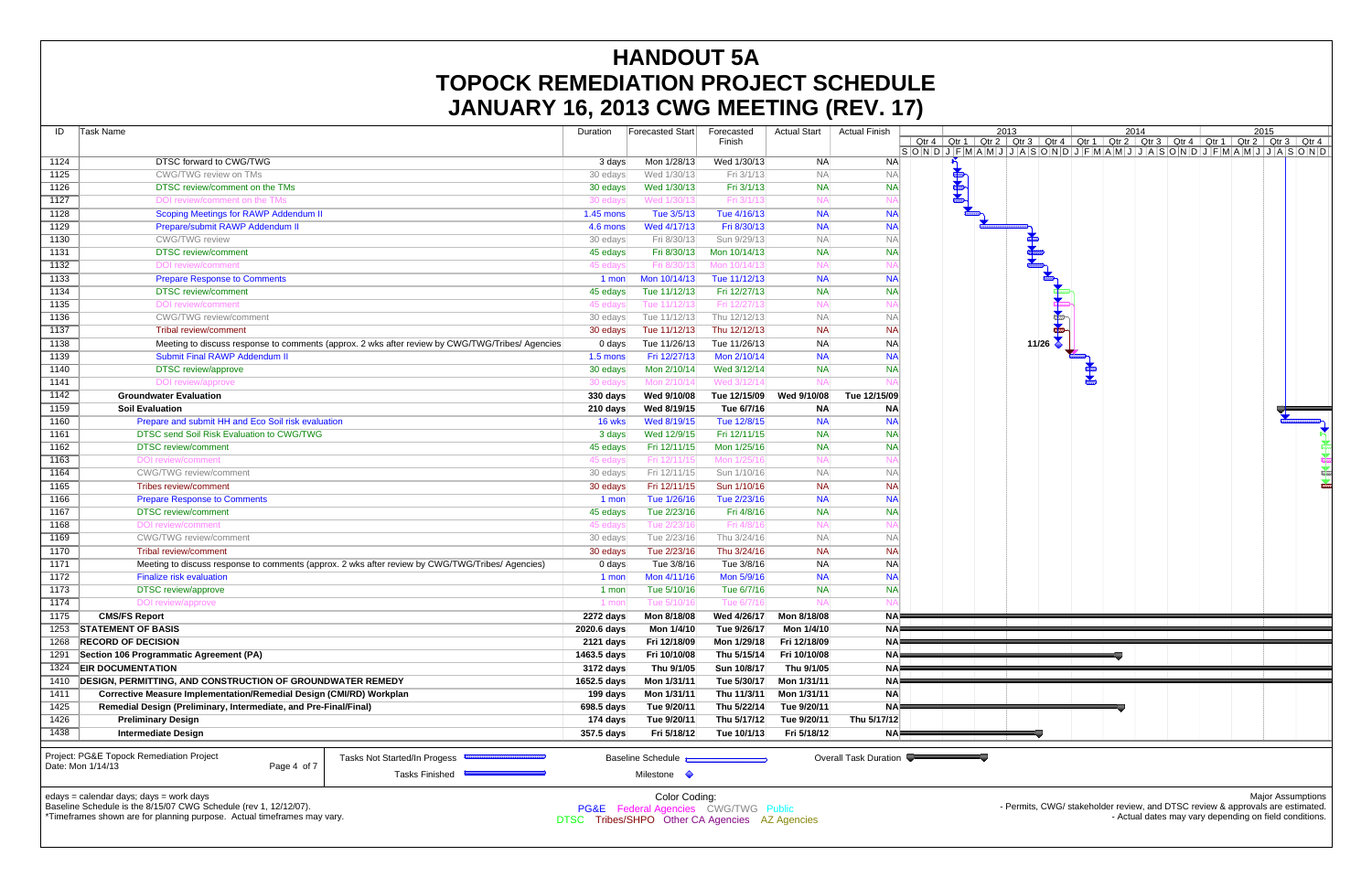|                   | UANUANT TO, ZUTJ UWU MLLTING (NLV. TT                                                                                   |                |                                                                  |                           |                           |                       |                                                                                                                                                                                                                                          |                   |
|-------------------|-------------------------------------------------------------------------------------------------------------------------|----------------|------------------------------------------------------------------|---------------------------|---------------------------|-----------------------|------------------------------------------------------------------------------------------------------------------------------------------------------------------------------------------------------------------------------------------|-------------------|
| ID                | Task Name                                                                                                               | Duration       | Forecasted Start                                                 | Forecasted                | <b>Actual Start</b>       | <b>Actual Finish</b>  | 2013<br>2015<br>2014                                                                                                                                                                                                                     |                   |
|                   |                                                                                                                         |                |                                                                  | Finish                    |                           |                       | <u>  Qtr 4   Qtr 1   Qtr 2   Qtr 3   Qtr 4   Qtr 1   Qtr 2   Qtr 3   Qtr 4   Qtr 1   Qtr 2   Qtr 3   Qtr 4  <br/> S  O  N  D   J  F  M  A  M  J  J  A  S  O  N  D  J  F  M  A  M  J  J  A  S  O  N  D  J  F  M  A  M  J  J  A  S  O </u> |                   |
| 1439              | Prepare/submit Intermediate Design Package                                                                              | 11 mons        | Fri 5/18/12                                                      | Fri 4/5/13                | Fri 5/18/12               | <b>NA</b>             |                                                                                                                                                                                                                                          |                   |
| 1440              | <b>DTSC forward to CWG/TWG</b>                                                                                          | 3 days         | Mon 4/8/13                                                       | Wed 4/10/13               | <b>NA</b>                 | <b>NA</b>             |                                                                                                                                                                                                                                          |                   |
| 1441              | CWG/TWG review/comment on Intermediate Design Package                                                                   | 60 edays       | Thu 4/11/13                                                      | Mon 6/10/13               | <b>NA</b>                 | <b>NA</b>             |                                                                                                                                                                                                                                          |                   |
| 1442              | <b>Tribes Consultation</b>                                                                                              | 60 edays       | Thu 4/11/13                                                      | Mon 6/10/13               | <b>NA</b>                 | <b>NA</b>             |                                                                                                                                                                                                                                          |                   |
| 1443              | BLM process after close of comment period                                                                               | 15 eday        | Mon 6/10/1                                                       | Tue 6/25/13               | <b>NA</b>                 |                       |                                                                                                                                                                                                                                          |                   |
| 1444              | DTSC review/comment on Intermediate Design Package                                                                      | 75 edays       | Thu 4/11/13                                                      | Tue 6/25/13               | <b>NA</b>                 | <b>NA</b>             |                                                                                                                                                                                                                                          |                   |
| 1445              | DOI review/comment on Intermediate Design Package                                                                       | 75 eday        | Thu 4/11/1                                                       | Tue 6/25/13               | <b>NA</b>                 |                       |                                                                                                                                                                                                                                          |                   |
| 1446              | <b>Response to Comments (RTCs)/Comments Resolution</b>                                                                  | 78.5 days      | Thu 6/13/13                                                      | Tue 10/1/13               | <b>NA</b>                 | <b>NA</b>             |                                                                                                                                                                                                                                          |                   |
| 1447              | DTSC meet with Tribes to discuss comments (timing is approximate, subject to availability)                              | 9 days         | Thu 6/13/13                                                      | Tue 6/25/13               | <b>NA</b>                 | <b>NA</b>             |                                                                                                                                                                                                                                          |                   |
| 1448              | DOI meet with Tribes to discuss comments (timing is approximate, subject to availability)                               | 9 day          | Thu 6/13/13                                                      | Tue 6/25/1                | <b>NA</b>                 |                       |                                                                                                                                                                                                                                          |                   |
| 1449              | Agencies and PG&E resolve comments (duration is approximate, will verify after receipt of comments)                     | 8.5 wks        | Wed 6/26/13                                                      | Fri 8/23/13               | <b>NA</b>                 | <b>NA</b>             |                                                                                                                                                                                                                                          |                   |
| 1450              | Submit RTCs to Agencies, Tribes and Stakeholders (duration is approximate, will verify after Agencies/                  | 2 wks          | Fri 8/23/13                                                      | Fri 9/6/13                | <b>NA</b>                 | <b>NA</b>             |                                                                                                                                                                                                                                          |                   |
| 1451              | Meeting to discuss RTCs (2 weeks after submit RTCs)                                                                     | 1 day          | Fri 9/20/13                                                      | Mon 9/23/13               | <b>NA</b>                 | <b>NA</b>             |                                                                                                                                                                                                                                          |                   |
| 1452              | Comment resolution complete (1 week after RTC meeting)                                                                  | 1 day          | Mon 9/30/13                                                      | Tue 10/1/13               | <b>NA</b>                 | <b>NA</b>             |                                                                                                                                                                                                                                          |                   |
| 1453              | <b>Intermediate Design Addendum</b>                                                                                     | 248 days       | Fri 11/16/12                                                     | Tue 10/29/13              | Fri 11/16/12              | NA                    |                                                                                                                                                                                                                                          |                   |
| 1454              | Implementation Plan for Evaluation of Alternative Freshwater Sources                                                    | 62 days        | Fri 11/16/12                                                     | Mon 2/11/13               | Fri 11/16/12              | NA                    |                                                                                                                                                                                                                                          |                   |
| 1455              | Prepare/submit Fresh Water Implementation Plan                                                                          | 1 day          | Tue 11/20/12                                                     |                           | Tue 11/20/12 Tue 11/20/12 | Tue 11/20/12          |                                                                                                                                                                                                                                          |                   |
| 1456              | <b>DTSC forward to CWG/TWG</b>                                                                                          | 0 days         | Wed 11/21/12                                                     | Wed 11/21/12 Wed 11/21/12 |                           | Wed 11/21/12 1/21     | $\sum_{i=1}^{n}$                                                                                                                                                                                                                         |                   |
| 1457              | CWG/TWG review/comment on the Implementation Plan                                                                       | 19 days        | Wed 11/21/12                                                     |                           | Mon 12/17/12 Wed 11/21/12 | Mon 12/17/12          |                                                                                                                                                                                                                                          |                   |
| 1458              | <b>Tribal Consultation</b>                                                                                              | 49.38 edays    | Wed 11/21/12                                                     |                           | Wed 1/9/13 Wed 11/21/12   | Wed 1/9/13            |                                                                                                                                                                                                                                          |                   |
| 1459              | DTSC review/comment on the Implementation Plan                                                                          | 23 days        | Wed 11/21/12                                                     |                           | Fri 12/21/12 Wed 11/21/12 | Fri 12/21/12          | $\overline{\overline{z}}$                                                                                                                                                                                                                |                   |
| 1460              | DOI review/comment on the Implementation Plan                                                                           | 36 days        | Wed 11/21/12                                                     |                           | Wed 1/9/13 Wed 11/21/12   | Wed 1/9/1             | ـ گ                                                                                                                                                                                                                                      |                   |
| 1461              | <b>Response to Comments (RTCs)/Comment Resolution</b>                                                                   | 22 days        | Thu 1/3/13                                                       | Fri 2/1/13                | Thu 1/3/13                | <b>NA</b>             | T                                                                                                                                                                                                                                        |                   |
| 1462              | DOI met with Tribes to discuss comments                                                                                 | 1 day          | Wed 1/9/1                                                        | Wed 1/9/1                 | Wed 1/9/1                 | Wed 1/9/1             |                                                                                                                                                                                                                                          |                   |
| 1463              | Agencies and PG&E resolve comments                                                                                      | 7 days         | Thu 1/3/13                                                       | Fri 1/11/13               | Thu 1/3/13                | Fri 1/11/13           | $P_{\text{g}}$                                                                                                                                                                                                                           |                   |
| 1464              | Prepare/submit Revised Implementation Plan including RTCs                                                               | <b>2.2 wks</b> | Mon 1/14/13                                                      | Mon 1/28/13               | Mon 1/14/13               | <b>NA</b>             |                                                                                                                                                                                                                                          |                   |
| 1465              | Meeting to discuss RTCs (timing is approximate, subject to availability)                                                | 1 day          | Wed 1/30/13                                                      | Wed 1/30/13               | <b>NA</b>                 | <b>NA</b>             |                                                                                                                                                                                                                                          |                   |
| 1466              | Comment resolution complete (timing is approximate, will verify after RTC meeting)                                      | 1 day          | Fri 2/1/13                                                       | Fri 2/1/13                | <b>NA</b>                 | <b>NA</b>             |                                                                                                                                                                                                                                          |                   |
| 1467              | <b>Final Implementation Plan (including RTCs)</b>                                                                       | 1 day          | Fri 2/1/13                                                       | Fri 2/1/13                | <b>NA</b>                 | <b>NA</b>             |                                                                                                                                                                                                                                          |                   |
| 1468              | DOI review/approve Revised Implementation Plan                                                                          | 12 edays       | Wed 1/30/13                                                      | Mon 2/11/1                |                           |                       |                                                                                                                                                                                                                                          |                   |
| 1469              | <b>State CEQA Evaluation/Groundwater EIR Addendum</b>                                                                   | 62 days        | Fri 11/16/12                                                     | Mon 2/11/13               | Fri 11/16/12              | <b>NA</b>             |                                                                                                                                                                                                                                          |                   |
| 1470              | PG&E provide bio and cultural surveys                                                                                   | 1 day          | Mon 11/19/12                                                     | Mon 11/19/12              | Mon 11/19/12              | Mon 11/19/12          |                                                                                                                                                                                                                                          |                   |
| 1471              | <b>PG&amp;E provides Draft Project Description</b>                                                                      | 1 day          | Fri 11/16/12                                                     | Fri 11/16/12              | Fri 11/16/12              | Fri 11/16/12          |                                                                                                                                                                                                                                          |                   |
| 1472              | <b>Project Description</b>                                                                                              | 25 days        | Mon 11/19/12                                                     |                           | Fri 12/21/12 Mon 11/19/12 | Fri 12/21/12          | $\sum_{i=1}^n$                                                                                                                                                                                                                           |                   |
| 1473              | DTSC/ESA review draft project description                                                                               | 3 days         | Mon 11/19/12                                                     | Wed 11/21/12 Mon 11/19/12 |                           | Wed 11/21/12          |                                                                                                                                                                                                                                          |                   |
| 1474              | <b>Comment Resolution Meeting</b>                                                                                       | 1 day          | Mon 11/26/12                                                     |                           | Mon 11/26/12 Mon 11/26/12 | Mon 11/26/12          | F)                                                                                                                                                                                                                                       |                   |
| 1475              | <b>Comment Resolution Period</b>                                                                                        | 19 days        | Tue 11/27/12                                                     |                           | Fri 12/21/12 Tue 11/27/12 | Fri 12/21/12          | 高                                                                                                                                                                                                                                        |                   |
| 1476              | <b>Groundwater EIR Addendum</b>                                                                                         | 36 days        | Mon 12/24/12                                                     |                           | Mon 2/11/13 Mon 12/24/12  | <b>NA</b>             | $\sum_{i=1}^n$                                                                                                                                                                                                                           |                   |
| 1477              | ESA prepare Admin Draft Addendum                                                                                        | 20 days        | Mon 12/24/12                                                     |                           | Fri 1/18/13 Mon 12/24/12  | <b>NA</b>             |                                                                                                                                                                                                                                          |                   |
| 1478              | <b>DTSC review Admin Draft Addendum</b>                                                                                 | 5 days         | Mon 1/21/13                                                      | Fri 1/25/13               | <b>NA</b>                 | <b>NA</b>             |                                                                                                                                                                                                                                          |                   |
| 1479              | <b>ESA prepare Screencheck Draft Addendum</b>                                                                           | 3 days         | Mon 1/28/13                                                      | Wed 1/30/13               | <b>NA</b>                 | <b>NA</b>             |                                                                                                                                                                                                                                          |                   |
| 1480              | <b>DTSC review Screencheck Draft Addendum</b>                                                                           | 3 days         | Thu 1/31/13                                                      | Mon 2/4/13                | <b>NA</b>                 | <b>NA</b>             |                                                                                                                                                                                                                                          |                   |
| 1481              | <b>PG&amp;E review Screencheck Draft Addendum</b>                                                                       | 3 days         | Thu 1/31/13                                                      | Mon 2/4/13                | <b>NA</b>                 | <b>NA</b>             |                                                                                                                                                                                                                                          |                   |
| 1482              | <b>Comment Resolution Meeting</b>                                                                                       | 1 day          | Wed 2/6/13                                                       | Wed 2/6/13                | <b>NA</b>                 | <b>NA</b>             |                                                                                                                                                                                                                                          |                   |
| 1483              | <b>ESA finalize Addendum</b>                                                                                            | 3 days         | Thu 2/7/13                                                       | Mon 2/11/13               | <b>NA</b>                 | <b>NA</b>             |                                                                                                                                                                                                                                          |                   |
| Date: Mon 1/14/13 | Project: PG&E Topock Remediation Project<br><b>Tasks Not Started/In Progess</b><br>Page 5 of 7<br><b>Tasks Finished</b> |                | <b>Baseline Schedule</b><br>Milestone $\Diamond$                 |                           |                           | Overall Task Duration |                                                                                                                                                                                                                                          |                   |
|                   |                                                                                                                         |                |                                                                  |                           |                           |                       |                                                                                                                                                                                                                                          |                   |
|                   | edays = calendar days; days = work days<br>Baseline Schedule is the 8/15/07 CWG Schedule (rev 1, 12/12/07).             |                | Color Coding:<br><b>PG&amp;E</b> Federal Agencies CWG/TWG Public |                           |                           |                       | - Permits, CWG/ stakeholder review, and DTSC review & approvals are estimated.                                                                                                                                                           | Major Assumptions |

\*Timeframes shown are for planning purpose. Actual timeframes may vary.

PG&E Federal Agencies CWG/TWG Public DTSC Tribes/SHPO Other CA Agencies AZ Agencies - Permits, CWG/ stakeholder review, and DTSC review & approvals are estimated. - Actual dates may vary depending on field conditions.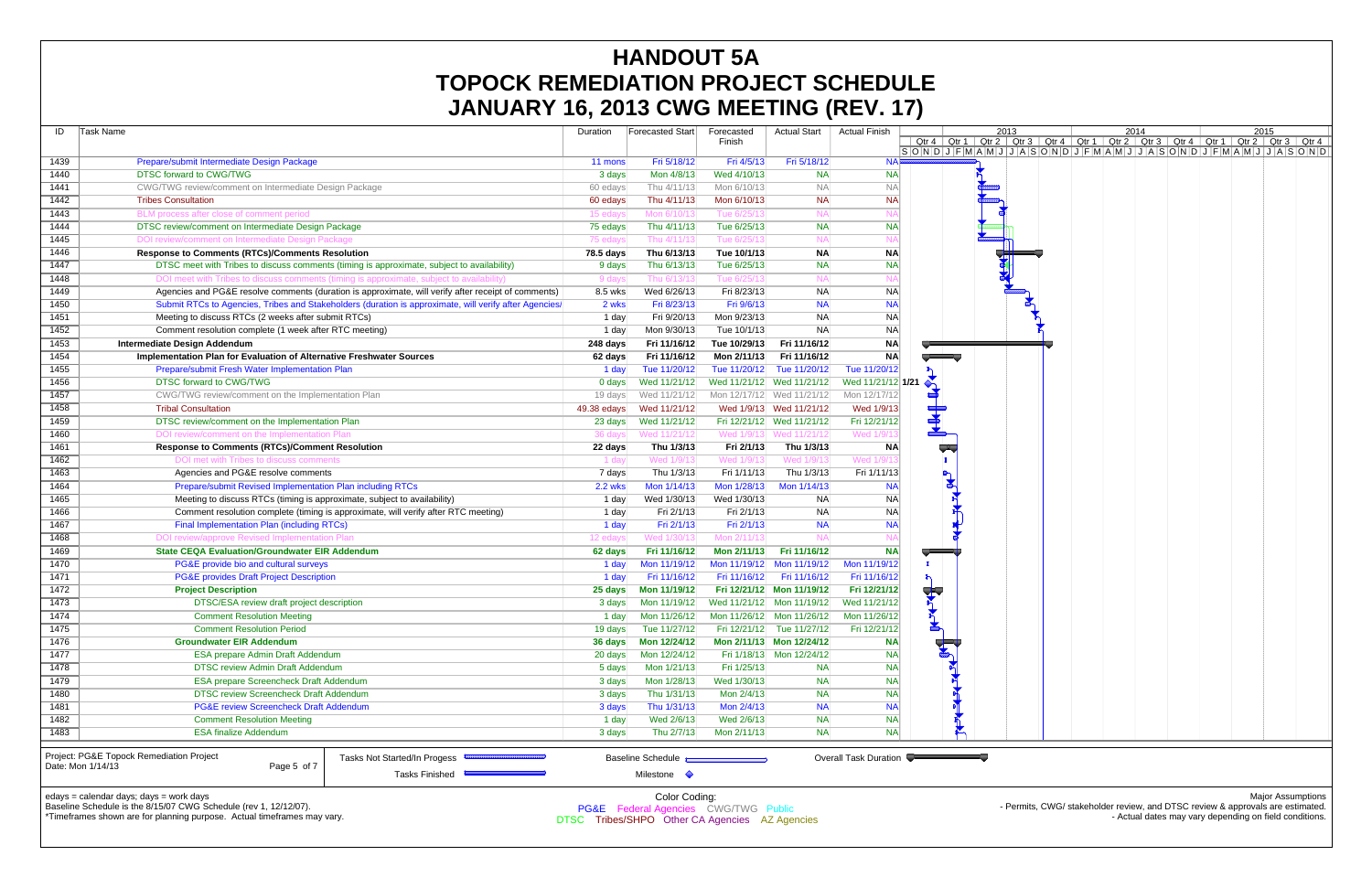| ID   | Task Name                                                                                                                                                                            |                              | Duration    | Forecasted Start                                                     | Forecasted<br>Finish | <b>Actual Start</b>    | <b>Actual Finish</b>     | Qtr 4 $\vert$ | Qtr 1 Qtr 2                           |
|------|--------------------------------------------------------------------------------------------------------------------------------------------------------------------------------------|------------------------------|-------------|----------------------------------------------------------------------|----------------------|------------------------|--------------------------|---------------|---------------------------------------|
| 1484 | <b>DTSC approves Revised Implementation Plan</b>                                                                                                                                     |                              | 1 day       | Mon 2/11/13                                                          | Mon 2/11/13          | <b>NA</b>              | <b>NA</b>                |               | $S$ O $N$ $D$ $J$ $F$ $M$ $A$ $M$ $J$ |
| 1485 | Implementation of Fresh Water Implementation Plan                                                                                                                                    |                              | 4 mons      | Tue 2/12/13                                                          | Fri 6/7/13           | <b>NA</b>              | <b>NA</b>                |               |                                       |
| 1486 | <b>Intermediate Design Addendum</b>                                                                                                                                                  |                              | 102 days    | Fri 6/7/13                                                           | Tue 10/29/13         | <b>NA</b>              | <b>NA</b>                |               |                                       |
| 1487 | Prepare/submit Intermediate Design Addendum Package                                                                                                                                  | 45 edays                     | Fri 6/7/13  | Mon 7/22/13                                                          | <b>NA</b>            | <b>NA</b>              |                          |               |                                       |
| 1488 | DTSC forward Intermediate Design Addendum Package                                                                                                                                    | 3 days                       | Tue 7/23/13 | Thu 7/25/13                                                          | <b>NA</b>            | <b>NA</b>              |                          |               |                                       |
| 1489 | <b>CWG/TWG</b> review/comment                                                                                                                                                        |                              | 30 edays    | Thu 7/25/13                                                          | Sat 8/24/13          | <b>NA</b>              | <b>NA</b>                |               |                                       |
| 1490 | <b>Tribes Consultation</b>                                                                                                                                                           |                              | 30 edays    | Thu 7/25/13                                                          | Sat 8/24/13          | <b>NA</b>              | <b>NA</b>                |               |                                       |
| 1491 | BLM process after close of comment period                                                                                                                                            |                              | 15 edays    | Sat 8/24/13                                                          | Sun 9/8/1            | $N_A$                  | $N_A$                    |               |                                       |
| 1492 | <b>DTSC</b> review/comment                                                                                                                                                           |                              | 45 edays    | Thu 7/25/13                                                          | Sun 9/8/13           | <b>NA</b>              | <b>NA</b>                |               |                                       |
| 1493 | <b>DOI</b> review/comment                                                                                                                                                            |                              | 45 edays    | Thu 7/25/13                                                          | Sun 9/8/1            | <b>NA</b>              | $N_A$                    |               |                                       |
| 1494 | <b>Response to Comments (RTCs)/Comment Resolution</b>                                                                                                                                |                              | 47 days     | Mon 8/26/13                                                          | Tue 10/29/13         | <b>NA</b>              | <b>NA</b>                |               |                                       |
| 1495 | DTSC meet with Tribes to discuss comments                                                                                                                                            |                              | 10 days     | Mon 8/26/13                                                          | Sun 9/8/13           | <b>NA</b>              | <b>NA</b>                |               |                                       |
| 1496 | DOI meet with Tribes to discuss comments                                                                                                                                             |                              | 10 days     | Mon 8/26/13                                                          | Sun 9/8/13           | <b>NA</b>              | NA                       |               |                                       |
| 1497 | Agencies and PG&E resolve comments/finalize RTCs                                                                                                                                     |                              | 4 wks       | Mon 9/9/13                                                           | Fri 10/4/13          | <b>NA</b>              | <b>NA</b>                |               |                                       |
| 1498 | Meeting to discuss RTCs (2 wks after submit RTCs)                                                                                                                                    |                              | 1 day       | Mon 10/21/13                                                         | Mon 10/21/13         | <b>NA</b>              | <b>NA</b>                |               |                                       |
| 1499 | Comment resolution complete (1 wk after RTC meeting)                                                                                                                                 |                              | 1 day       | Tue 10/29/13                                                         | Tue 10/29/13         | <b>NA</b>              | <b>NA</b>                |               |                                       |
| 1500 |                                                                                                                                                                                      |                              |             |                                                                      |                      |                        |                          |               |                                       |
| 1501 | Pre-Final/Final Design (include plan for decommissioning, removal, and restoration of IM3 facility)                                                                                  |                              | 166 days    | Wed 10/2/13                                                          | Thu 5/22/14          | <b>NA</b>              | <b>NA</b><br><b>NA</b>   |               |                                       |
|      | Prepare/submit Pre-Final Design Package (duration to be confirmed after receipt of comments)                                                                                         |                              | 3 mons      | Wed 10/2/13                                                          | Mon 12/30/13         | <b>NA</b><br><b>NA</b> | <b>NA</b>                |               |                                       |
| 1502 | DTSC forward to CWG/TWG                                                                                                                                                              |                              | 3 days      | Mon 12/30/13                                                         | Thu 1/2/14           |                        |                          |               |                                       |
| 1503 | CWG/TWG review/comment on Final Design Package                                                                                                                                       |                              | 60 edays    | Fri 1/3/14                                                           | Tue 3/4/14           | <b>NA</b>              | <b>NA</b>                |               |                                       |
| 1504 | <b>Tribal Consultation</b>                                                                                                                                                           |                              | 60 edays    | Fri 1/3/14                                                           | Tue 3/4/14           | <b>NA</b>              | <b>NA</b>                |               |                                       |
| 1505 | BLM process after close of comment period                                                                                                                                            |                              | 15 edays    | Tue 3/4/14                                                           | Wed 3/19/14          | <b>NA</b>              | N۶                       |               |                                       |
| 1506 | DTSC review/comment on Final Design Package                                                                                                                                          |                              | 75 edays    | Fri 1/3/14                                                           | Wed 3/19/14          | NA                     | <b>NA</b>                |               |                                       |
| 1507 | DOI review/comment on Final Design Package                                                                                                                                           |                              | 75 edays    | Fri 1/3/14                                                           | Wed 3/19/14          | <b>NA</b>              | NA                       |               |                                       |
| 1508 | Comments resolution                                                                                                                                                                  |                              | 4 wks       | Wed 3/19/14                                                          | Wed 4/16/14          | <b>NA</b>              | <b>NA</b>                |               |                                       |
| 1509 | Prepare/submit Final Design Package (duration to be confirmed after receipt of comments)                                                                                             |                              | 1 mon       | Wed 4/16/14                                                          | Thu 5/15/14          | <b>NA</b>              | <b>NA</b>                |               |                                       |
| 1510 | <b>DTSC</b> approves design                                                                                                                                                          |                              | 5 days      | Thu 5/15/14                                                          | Thu 5/22/14          | <b>NA</b>              | <b>NA</b>                |               |                                       |
| 1511 | <b>DOI</b> approves design                                                                                                                                                           |                              | 5 days      | Thu 5/15/14                                                          | Thu 5/22/1           | <b>NA</b>              | N/                       |               |                                       |
| 1512 | <b>Construction/Remedial Action Work Plan</b>                                                                                                                                        |                              | 166 days    | Wed 10/2/13                                                          | Thu 5/22/14          | <b>NA</b>              | <b>NA</b>                |               |                                       |
| 1513 | Prepare/submit Draft Work Plan                                                                                                                                                       |                              | 3 mons      | Wed 10/2/13                                                          | Mon 12/30/13         | <b>NA</b>              | <b>NA</b>                |               |                                       |
| 1514 | DOI forward to DTSC/CWG/TWG                                                                                                                                                          |                              | 3 days      | Mon 12/30/13                                                         | Thu 1/2/1            | <b>NA</b>              | NA                       |               |                                       |
| 1515 | CWG/TWG review/comment on Draft Work Plan                                                                                                                                            |                              | 60 edays    | Fri 1/3/14                                                           | Tue 3/4/14           | <b>NA</b>              | <b>NA</b>                |               |                                       |
| 1516 | <b>Tribal Consultation on Draft Work Plan</b>                                                                                                                                        |                              | 60 edays    | Fri 1/3/14                                                           | Tue 3/4/14           | <b>NA</b>              | <b>NA</b>                |               |                                       |
| 1517 | BLM process after close of comment period                                                                                                                                            |                              | 15 edays    | Tue 3/4/14                                                           | Wed 3/19/1           | NA                     | N/                       |               |                                       |
| 1518 | DOI review/comment on Draft Work Plan                                                                                                                                                |                              | 75 eday     | Fri 1/3/14                                                           | Wed 3/19/14          | $N_A$                  | N                        |               |                                       |
| 1519 | DTSC review/comment on Draft Work Plan                                                                                                                                               |                              | 75 edays    | Fri 1/3/14                                                           | Wed 3/19/14          | <b>NA</b>              | <b>NA</b>                |               |                                       |
| 1520 | Comments resolution                                                                                                                                                                  |                              | 4 wks       | Wed 3/19/14                                                          | Wed 4/16/14          | <b>NA</b>              | <b>NA</b>                |               |                                       |
| 1521 | Prepare/submit Final Work Plan (duration to be confirmed after receipt of comments)                                                                                                  |                              | 1 mon       | Wed 4/16/14                                                          | Thu 5/15/14          | <b>NA</b>              | <b>NA</b>                |               |                                       |
| 1522 | <b>DTSC approves Final Work Plan</b>                                                                                                                                                 |                              | 5 days      | Thu 5/15/14                                                          | Thu 5/22/14          | <b>NA</b>              | <b>NA</b>                |               |                                       |
| 1523 | <b>DOI approves Final Work Plan</b>                                                                                                                                                  |                              | 5 days      | Thu 5/15/14                                                          | Thu 5/22/14          | <b>NA</b>              | NA                       |               |                                       |
| 1524 | ROWs/Easements/Landowner Agreements/Approvals/Compliance                                                                                                                             |                              | 63 days     | Wed 3/26/14                                                          | Mon 6/23/14          | <b>NA</b>              | <b>NA</b>                |               |                                       |
| 1525 | <b>Other Approvals and Compliance</b>                                                                                                                                                |                              | 3 mons      | Wed 3/26/14                                                          | Mon 6/23/14          | <b>NA</b>              | <b>NA</b>                |               |                                       |
| 1526 | Landowner Agreements/Leasing/ROW Agreements                                                                                                                                          |                              | 3 mons      | Wed 3/26/14                                                          | Mon 6/23/14          | <b>NA</b>              | <b>NA</b>                |               |                                       |
| 1527 | <b>Community Outreach</b>                                                                                                                                                            |                              | 708 days    | Fri 10/7/11<br>Fri 10/7/11                                           | Mon 6/23/14          | Fri 10/7/11            | <b>NA</b><br>Tue 1/31/12 |               |                                       |
| 1528 | Prepare/Issue Project Update Factsheet<br>Project: PG&E Topock Remediation Project<br>Page 6 of 7<br>Date: Mon 1/14/13                                                               | Tasks Not Started/In Progess | 4 mons      | <b>Baseline Schedule</b>                                             | Tue 1/31/12          | Fri 10/7/11            | Overall Task Duration    |               |                                       |
|      | edays = calendar days; days = work days<br>Baseline Schedule is the 8/15/07 CWG Schedule (rev 1, 12/12/07).<br>*Timeframes shown are for planning purpose Actual timeframes may vary | <b>Tasks Finished</b>        |             | Milestone <<br>Color Coding:<br>PG&E Federal Agencies CWG/TWG Public |                      |                        |                          |               |                                       |

hown are for planning purpose. Actual timeframes may vary.



# **HANDOUT 5A TOPOCK REMEDIATION PROJECT SCHEDULE JANUARY 16, 2013 CWG MEETING (REV. 17)**

DTSC Tribes/SHPO Other CA Agencies AZ Agencies

Major Assumptions

- Permits, CWG/ stakeholder review, and DTSC review & approvals are estimated. - Actual dates may vary depending on field conditions.